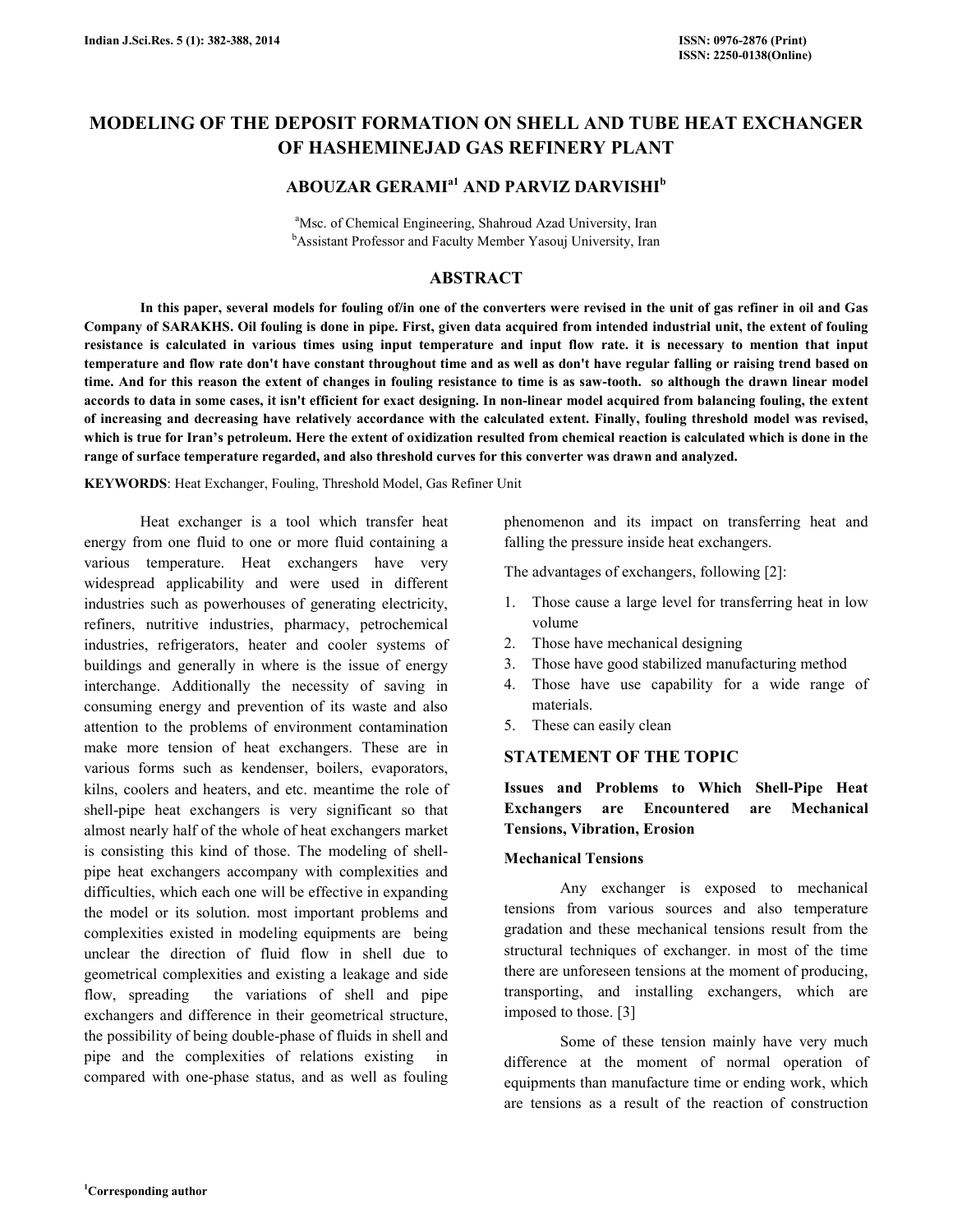fulcrums to exchanger weight and from connective pipes. Finally, tensions inside exchanger occur due to the conditions of flow procedure (especially pressure) when operation.

### Vibrations

 A very serious issue in designing exchanger mechanically speaking is the flow that cause vibration in tube. It is possible to occur several detriments because of tube vibration so that all of those are harmful, as causing pits in tube. In many of cases it, may encounter tube with adjacent tube so that cause a pit [4]. or the repeated pressure of tube near to  $\omega$  fulcrum such as pipe surface can cause crevices in tube and releasing pipe continuities and expediting corrosion faster. vibration are due to using consecutive and asymmetric forces to pipe.(but) most common in heat exchangers is fluid rotation movement in the length of pipe for example fluid flow among tube. asymmetric forces are rarely weak but those occur tens, hundreds, thousands times in second and the quantity of those will increase rapidly by raising the velocity of fluid, however these forces become inactive without a damage to pipe although it can oscillate in given frequency.(normal frequency)

#### Corrosion (Erosion)

 One of the fundamental issues and problems in designing heat exchangers is corrosion issue, and means that a metal is corroding rapidly due to the friction of the inside fluid flow or among pipes. the extent of corrosion depends on metal - harder metals have less corrosion while another factors equal together, velocity, fluid density, and the geometry of system[1]. so mostly corrosion is more intensive in the inlet of pipe and in U curvature of tube.

#### Fouling Problems in Shell-Pipe Heat Exchangers

 Fouling in the procedure has directed economical influence on profitability and generally impose considerable expenditures in order to cleaning exchangers on a refiner so that half of operational expenditure in oil distillation unit are expenses that spend to encounter with fouling. as well as, along with decreasing the efficiency of exchangers due to fouling, it is required to burn more fossil fuel for heating oil, which can itself cause increasing green-house gases and environmental contamination. furthermore it is used poisoned chemical materials for cleaning exchangers fouled so sewage resulted from those itself make intensive damages to

environment therefore fouling in industry is a serious economical and environmental issue then it is necessary to consider this phenomenon more serious and fundamental.

## FOULING CALCULATIONS

 To obtain the quantity of fouling it should use basic equation of heat transferring in this manner  $(equation 1)[7]$ .

$$
R = \frac{1}{U_f} - \frac{1}{U_c}
$$
 (1-3)

In the equation,  $U_c$  is total coefficient of heat transferring in clean status and  $U_f$  is total coefficient of heat transferring in fouling status it is necessary to mention that calculating fouling by this method has especial advantages ,following: in this method it is considered fouling formation in both directions of shell and pipe. as previously said, threshold models of fouling do not have that capability because those only consider fouling in pipe, and fouling resulted from chemical reaction[9].

 Calculating total coefficient of heat transferring in clean status  $(U_c)$ :

 Total coefficient of heat transferring for cleaning surfaces is calculated by following equation, (equation 2), [9].

$$
U_c = \frac{h_{jo}h_o}{h_{jo} + h_o}
$$
 (2-3)

At above equation,  $h_0$  is the coefficient of replacing heat transferring in shell and  $h_{j0}$  is the coefficient of replacing heat transferring in pipe based on its external diameter. (calculating total coefficient of heat transferring in fouling status  $U_f$ :

 Using the measured quantities of temperature and intensify of input water to the exchangers of Hasheminejad refiner, heat burden in both direction of shell and pipe, according to equation 3, was calculated and then compared together. in order to make sure of accuracy of measured quantities, heat burden is compared because if these quantities did not have sufficient accuracy then heat burden in pipe do not equal to heat burden in shell.

$$
Q = (mC_p \Delta T)_{shell} = (mC_p \Delta T)_{tube}
$$
 (3-3)

 On the other hand, total heat burden is calculable through following equation through following equation.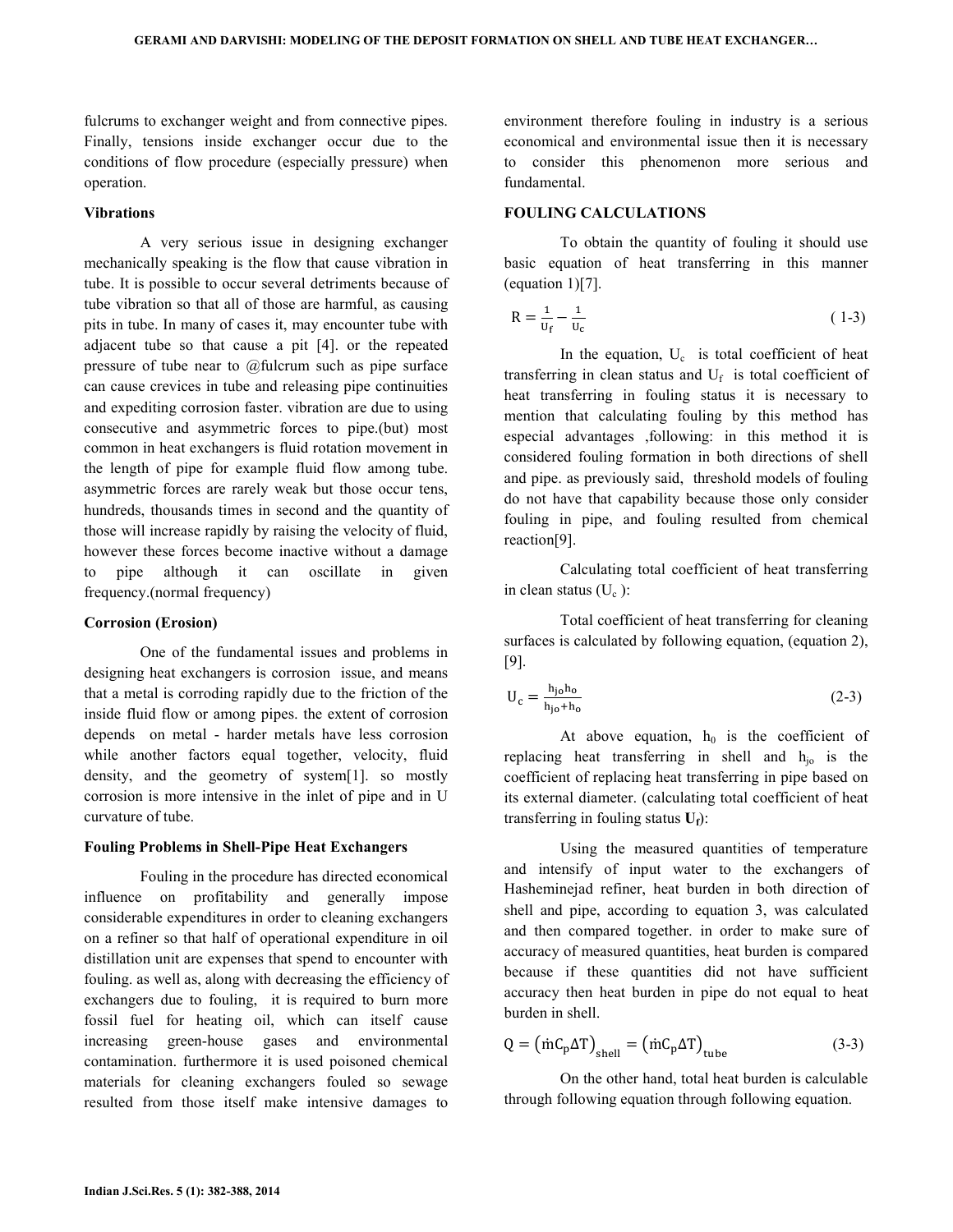$$
Q = U_f A_0 F_T \Delta T_{lm} \tag{4-3}
$$

In this equation,  $U_f$  is total coefficient of heat transferring in fouling status,  $A_0$  is total surface of heat transferring, and  $F_T$  is the factor of temperature correction which calculated for exchanger intended through following equation [5].

$$
F_T = \frac{\left[\sqrt{R^2 + 1}/\ln[(1-S)/(1-RS)]\right]}{\ln \frac{2/s - 1 - R + (2/S)\sqrt{(1-S)(1-RS) + \sqrt{R^2 + 1}}}{\sqrt{(1-S)(1-RS) + \sqrt{R^2 + 1}}}}
$$
(5-3)

$$
z/s-1-R+(2/S)\sqrt{(1-S)(1-RS)-\sqrt{R^2+1}}
$$
  
\n
$$
R = \frac{T_1-T_2}{t_2-t_1}
$$
 (6-3)

$$
S = \frac{t_2 - t_1}{T_1 - t_1} \tag{7-3}
$$

 $T_1$  and  $T_2$  are respectively input-output temperature of hot fluid and  $t_1$  and  $t_2$  are input-output temperature of cold fluid.  $\Delta T_{lm}$  is average temperature difference of logarithm which is such as  $F_T$  a function of input-output temperatures in (direction of) pipe and shell.

$$
\Delta T_{\rm lm} = \frac{(T_1 - t_1)(T_2 - t_2)}{\ln(T_1 - t_1)/(T_2 - t_2)}\tag{8-3}
$$

 Using the quantity calculated in equation 3, left side of equation 4 is obvious . also in the right of equation 4 the quantities of  $A_0$ ,  $F_T$ , and  $\Delta T_{lm}$ are obvious so total coefficient of heat transferring in fouling status is obtaining by equation 9.

$$
U_f = \frac{Q}{A_0 F_T \Delta T_{lm}}\tag{9-3}
$$

 Finally, the quantity of fouling formed in exchanger is obtained by replacing the quantities of Uf and Uc in equation 1.

$$
R = \frac{1}{U_f} - \frac{1}{U_c} \tag{10-3}
$$

#### The Method of Linear Modeling

$$
R_f = \alpha(t - t_1) \tag{1-4}
$$

$$
R_f = \alpha t - \alpha t_1 \tag{2-4}
$$

Differential equation of linear equation

$$
y = ax + b \tag{3-4}
$$

In the equation,  $Y=R_f$  and  $x=t$ 

At here  $R_f$  and t - we have those from the chart of fouling changes than time - replace in equation. We can obtain  $\alpha$  and b, respectively gradient and intercept, by regression.

$$
a = \alpha X = t
$$
  
\* b = - $\alpha t_1$   
\* $t_1 = -\frac{b}{\alpha}$ 

Now we have  $t_1$  then can also obtain  $\alpha$  and instead of different t can achieve different  $R_f$  and as a result the chart R than time will draw as linear.

#### The Method of Non-Linear Modeling

 Karen and siton have proposed a model based on it distinguish physical content of fouling.

 Extracting the model of karen and siton from balancing foul

$$
\frac{dx_f}{dt} = K_1 CM - K_2 \tau X_f
$$
  
(1-5)

\*:fouling rate analogue to first degree reaction

\*: velocity of separation

\*: the constant of formation velocity

\*: the concentration of foul-maker factor

- \*: the intensify of fouling flow
- \*: thickness of fouling layer in time t
- \*: shear tension which is obtaining from equation  $\frac{f\rho u^2}{2}$

\*: the friction coefficient which is calculated from equation  $\frac{16}{Re}$ 

assuming that c and m is constant we can integrate as so, which of course this assumption is rational for heat exchangers of monotonous flow.

$$
\frac{dx_f}{dt} = K_1 CM - K_2 \tau X_f
$$
\n
$$
\frac{dx_f}{dt} + K_2 \tau X_f = K_1 CM
$$
\n(2-5)

which is analogue following linear equation

$$
\frac{dy}{dt} + p(x)y = q(x)
$$
\n
$$
p(x) = K_2 \tau
$$
\n
$$
q(x) = K_1 CM
$$
\n
$$
y=x_f
$$
\n(3-5)

 So above equation is a linear equation. integral factor for a linear differential equation with variant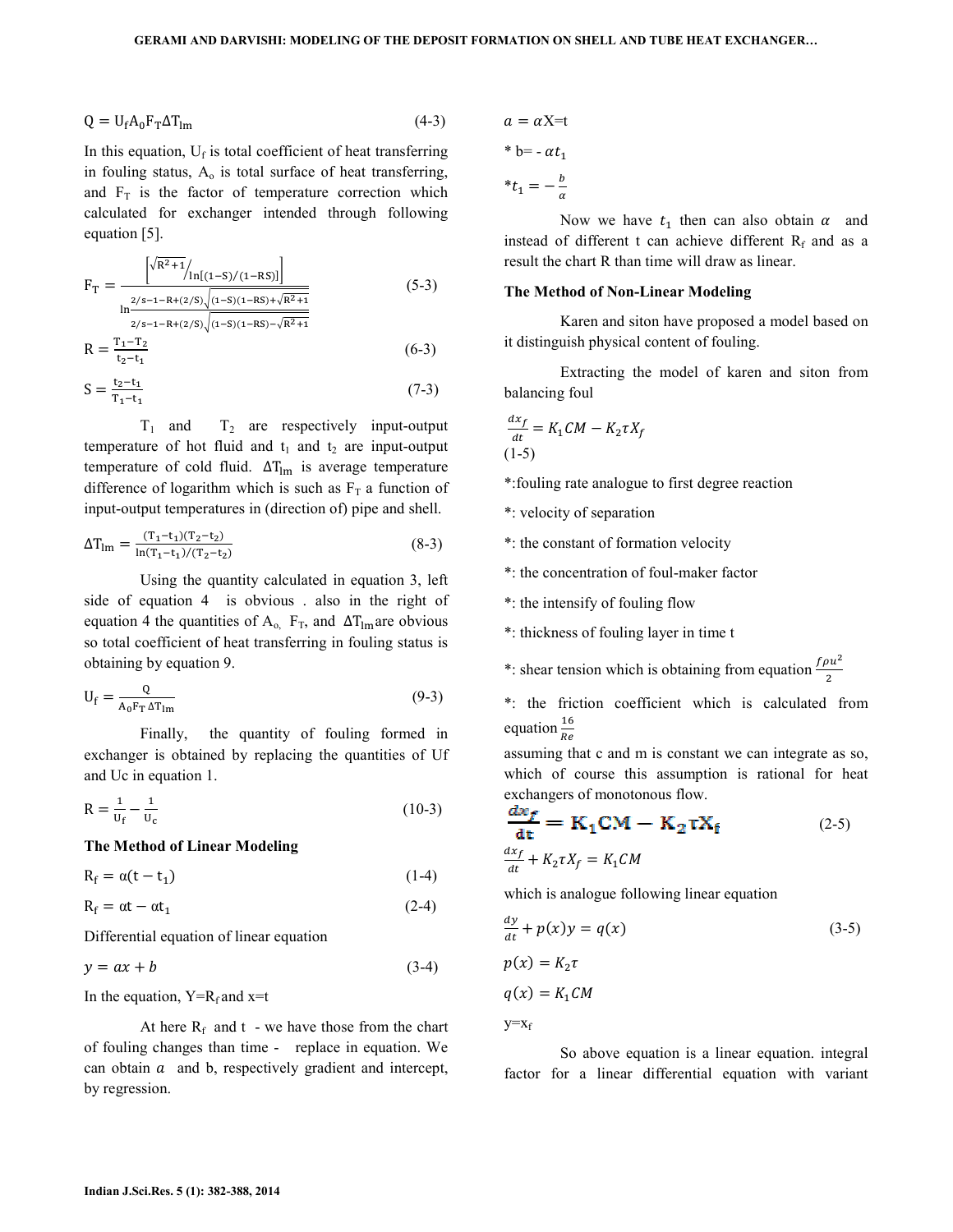coefficient is proposed by following data.  $\exp \int P(x) dx = \exp \int K_2 \tau dt = \exp [K_2 \tau t]$  (4-5)

The statement of  $exp[K_2 \tau t]$  is multiplied in primary equation.

$$
exp[K_2 \tau t] \times \frac{dx_f}{dt} + exp[K_2 \tau t] \times K_2 \tau x_f = exp[K_2 \tau t] \times K_1 CM
$$
\n(5-5)

this equation is equal to following equation.

$$
d/dt \left( e^{K_2 \tau t} . x_f \right) = K_1 C M . e^{K_2 \tau t} \tag{6-5}
$$

$$
\Delta_{\text{f}^{\text{in}} \times f_{\text{th}}} + \chi_{f_{\text{p}}}
$$
\n
$$
\int \frac{d}{dt} \left( e^{K_{2}t} \mathbf{x}_{f_{\text{p}}} \right) = 0 \implies e^{K_{2}t} \mathbf{x}_{f_{\text{h}}} = c_{1} \implies \mathbf{x}_{f_{\text{h}}} = \frac{c_{1}}{e^{K_{2}t}} \quad (7-5)
$$
\n
$$
\int \frac{d}{dt} \left( e^{K_{2}t\mathbf{x}} \mathbf{x}_{f_{\text{p}}} \right) = \int K_{1} \mathbf{C} \mathbf{M} \cdot e^{K_{2}t\mathbf{x}} \implies (8-5)
$$
\n
$$
\int e^{u} = \frac{1}{u'} e^{u}
$$
\n
$$
e^{K_{2}t} \mathbf{x}_{f_{\text{p}}} = \int K_{1} \mathbf{C} \mathbf{M} \cdot e^{K_{2}t\mathbf{x}} \qquad (8-5)
$$

$$
e^{K_2 \tau t} \cdot x_{f_p} = \frac{K_1 C M e^{K_2 \tau t}}{K_2 \tau} \quad \Rightarrow \quad x_{f_p} = \frac{K_1 C M}{K_2 \tau}
$$

now we are setting the quantities of two equations $x_{f_n}$ and  $x_{f_h}$  in the main equation

$$
x_f = \frac{c_1}{e^{K_2 \tau t}} + \frac{K_1 c M}{K_2 \tau} \tag{9-5}
$$

using following conditions to obtain $C_1$ :

 $t=0$ 

 $\overline{\mathbf{x}}$ 

 $x_f=0$ 

namely, any fouling is not formed in time 0

$$
0 = C_1 + \frac{k_1 CM}{k_2 \tau} \Rightarrow C_1 = -\frac{k_1 CM}{k_2 \tau}
$$
(10-5)  

$$
x_f = \frac{-\frac{K_1 CM}{k_2 \tau}}{e^{K_2 \tau t}} + \frac{k_1 CM}{k_2 \tau}
$$
  

$$
x_f = \frac{-K_1 CM}{e^{K_2 \tau t} K_2 \tau} + \frac{K_1 CM}{k_2 \tau}
$$
  

$$
x_f = \frac{-K_1 CMe^{-K_2 \tau t}}{k_2 \tau} + \frac{K_1 CM}{k_2 \tau}
$$
(11-5)

now we write this equation as so

$$
\Rightarrow x_f = \frac{K_1 CM}{K_2 \tau} - \frac{K_1 C Me^{-K_2 \tau t}}{K_2 \tau}
$$
  

$$
x_f = \frac{K_1 CM}{K_2 \tau} (1 - e^{-K_2 \tau t})
$$
 (12-5)\*

fouling resistance is calculated by following equation

$$
R_f = \frac{x_f}{k_f} \tag{13-5}
$$

now we replace the formula containing star in above equation

$$
R_f = \sum_{k_f K_2 \tau}^{K_1 CM} (1 - e^{-K_2 \tau t})
$$
  

$$
R_f = R_f^*(1 - e^{-K_2 \tau t})
$$
 (14-5)

## $\beta = K_2$ The Model of Fouling Threshold

 This model has attributed the sentence of fouling \* to the Re number and it is designing a briefer form the findings of saleh et al on the australian light petroleum [9].m

$$
\frac{dR_f}{dt} = \alpha Re^{\beta} exp\left[\frac{-E}{RT_f}\right] - Re^{0.4}
$$
 (1-6)

in this equation E is the activation energy and to obtain it, it should draw fouling rate in terms of the contrary of film temperature.

in order to obtaining film temperature we can use following equation.

$$
T_f = T_b + 0.55(T_s - T_b)
$$
 (2-6)





### FINDINGS

## Findings Resulted From Fouling Calculations Based On Input and Output Temperature

 With increasing fouling thickness on the surfaces of heat exchanger pipes and in addition to falling heat operation of exchangers, reducing their pressure also increase and need to use more energy in pumping feed in order to stabilize the capacity of unit. the status shown in figure 2 is named saw-tooth and occur more in industrial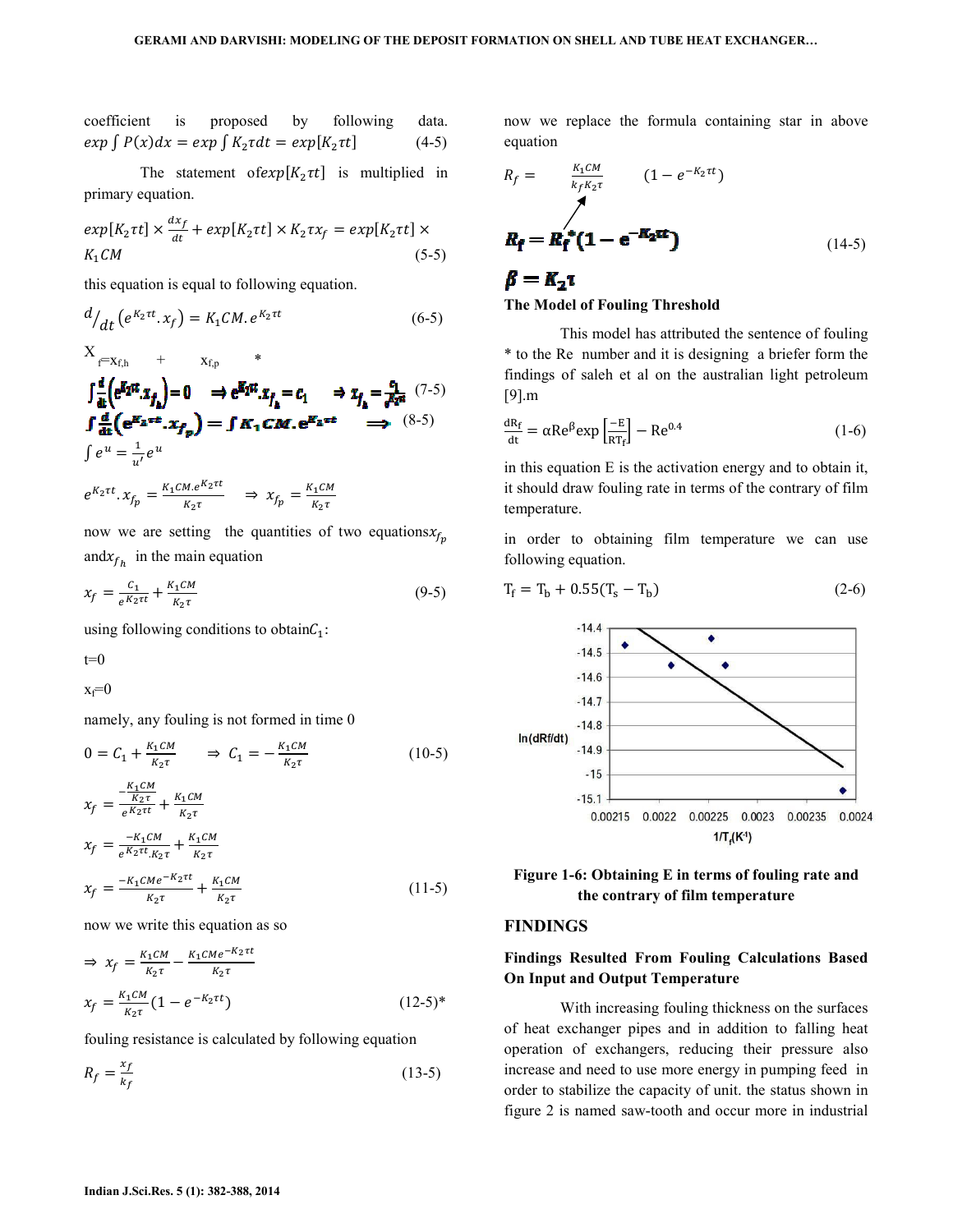centers which fall into suddenly changes and disordered operational conditions. here the changes of fouling resistance do not have a raising and falling trend regular and are drawn as saw-tooth because of irregular changes of flow rate and input temperature in times, in other words different points of chart. of course in some of these points, this strongly and suddenly increasing or decreasing represented in chart as up and down ticks are considered as an error in measuring and we disregard these points in modeling. the chart of petroleum fouling in exchanger intended obtained in accordance with figure 2. this chart show the action of petroleum fouling procedure in exchanger after some 3 years of servicing. as shown, the action of petroleum fouling procedure in this industrial exchanger is as saw-tooth, mentioned in figure 2. the rising and falling of fouling chart results from the actions of different operational conditions and also complex nature of petroleum fouling procedure. although have yet remained unknown the impact of different factors and tens of longer parameters on the behavior of petroleum fouling but it can said through a rule of thumb: the extent of fouling formation increase if the intensity of oil flow decrease and the temperature of input flows to exchanger increase (raising the chart of fouling) and naturally it is decreased petroleum fouling if the intensity of petroleum flow increase and the temperature of input flows to exchanger decrease ( falling the chart of fouling).

 It is required to mention that those factors efficacious on petroleum fouling are the inclination of asphalten absorption to mental surface and fouling surface, the mechanism of surface reactions, the presence of suspended particles in petroleum flow, the impact of various elimination, and the impact of produces resulted from corrosion.



Figure 1: The changes of fouling resistance quantity in terms of time on the basis of input - output cold - hot temperatures

#### Revising Findings Resulted From Linear Model

 In this method it has been used linear equations related to fouling. if we draw the changes of fouling resistance in the exchanger to time, then it is achieved one straight line with decreasing trend ( figure 1) of course this result do not agree with the result expected because it is expected that however time increases, the extent of fouling resistance increases. this difference is due to changes in flow rate and input temperature and that input data for modeling has not been entered from time 0 and we assume that 20000 hours has spent from starting exchanger. it means that after spending time and grow fouling to a critical extent due to increasing input velocity or changes of input temperature, fouling resistance is decreasing because of reducing fouling thickness.



Figure 2: Comparing the linear model with the quantities resulted from fouling resistance changes

### Findings of Non-Linear Model of Fouling

 Most of the fluid features and foul-maker material are in the model and thus findings resulted are infinitely near to findings resulted from calculations. since the drawn model (figure 3) follow a pattern determined according to equations, this model do not show some cases in which has obtained a suddenly increasing or decreasing in calculations and of course these cases are a part of calculations error. exact disagreement of this model with findings resulted from calculation can probably consider as accuracy as constants used.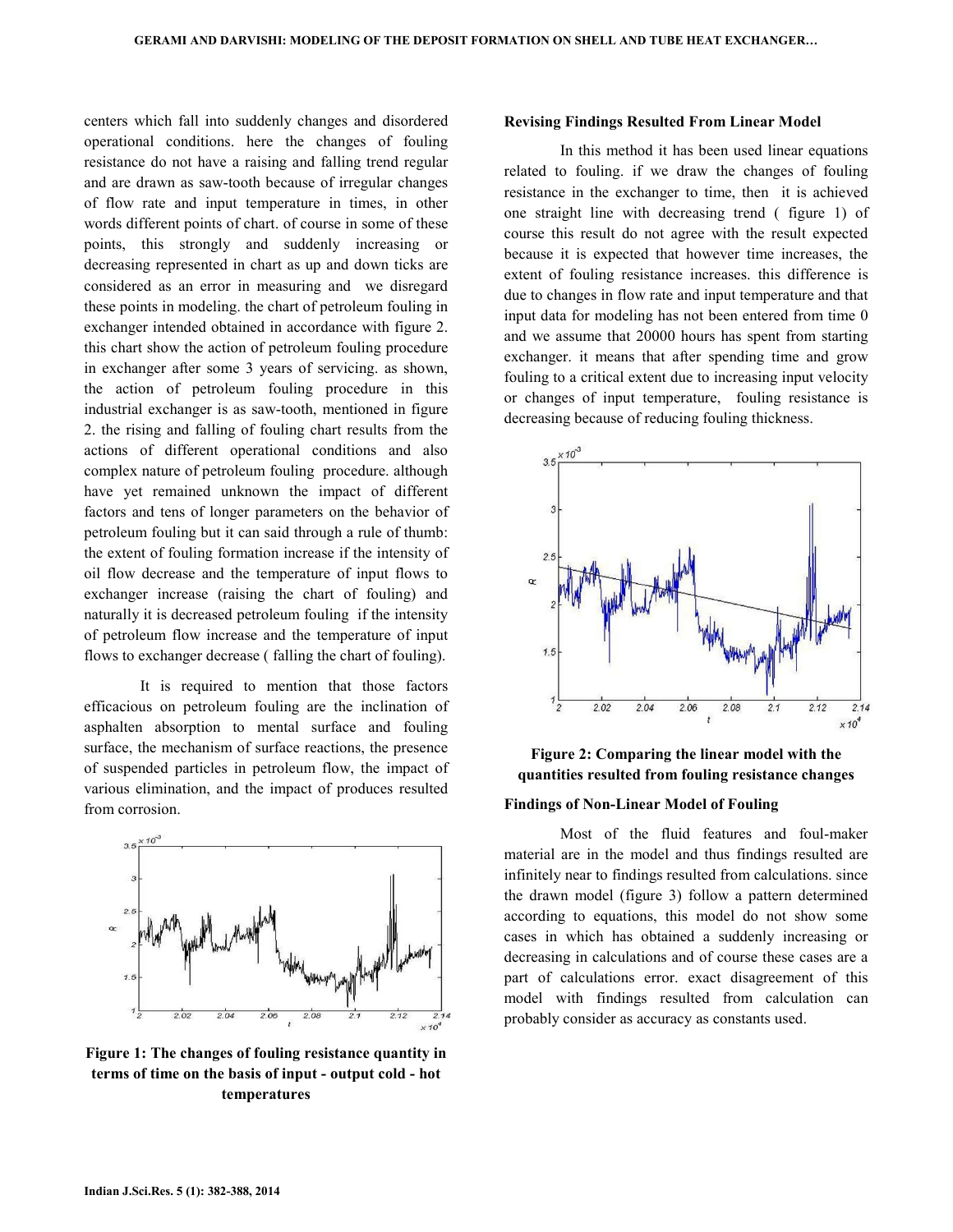

Figure 3: Comparing the non-linear model with the chart of fouling calculations on the basis of input and output temperatures

#### Finding of Threshold Model of Fouling

 Oil has been formed very various components so that action and reaction among these components have not yet recognized absolutely. traditional analysis methods usually do not be able to analyze complex procedures containing a number of independent variables. especially although the extent of influence of these variables on another has not been distinguished completely. in the threshold models, different factors have been proposed to form or furbish fouling which in some of those it is addressed to the factors of shear tension , in some cases foul transferring, and in some velocity but because the combination of input feed percentage and chemical and physical properties is variable thus it cannot say which one give optimal result. it was shown the impact of temperature on fouling in figure 4. as seen, the influence of partition temperature is very intense and significant. based on this figure, raising temperature increase fouling intensity and if fluid temperature of exchanger shell is less than 202 degree of centigrade, fouling rate decrease less than half [6]. any oil depending to its structure become unstable in given temperature range and is formed asphaltene fouling in its mass [8].



Figure 4: The changes of fouling resistance in different times in terms of film temperature

### **CONCLUSION**

 In this paper and using (empirical) industrial information gathered relative to exchanger 1604 in hashemi nejad gas refinement unit , some 675 data for modeling of oil fouling were used via linear, non-linear, and the threshold of fouling using mat lab software. following data were selected as the inputs of model:

1)Input temperature of oil, 2) output temperature of oil, 3) a bulky flow rate of oil, 4) time ,and the quantity of fouling calculated by equations of heat transferring was used as the output of the model.

 The form of fouling resistance changes to time drawn as saw-tooth due to the irregular changes of input temperature and flow in different times.

 The linear model drawn rather accord with the findings of calculations. of course considering that graph is linear, this model do not be able to foresight the quantity of fouling precisely.

 In non-linear model there are most of the fluid characteristics and foul-maker substantial as a result the finding resulted is near to the findings of calculations and show the changes of fouling.

 In threshold model, the influence of partition temperature is very intensive and considerable and when increasing temperature ,the fouling intensity increase.

 Increasing the intensity of petroleum flow cause increasing shear tension in partition and consequently cause separating part of the fouling of partition.